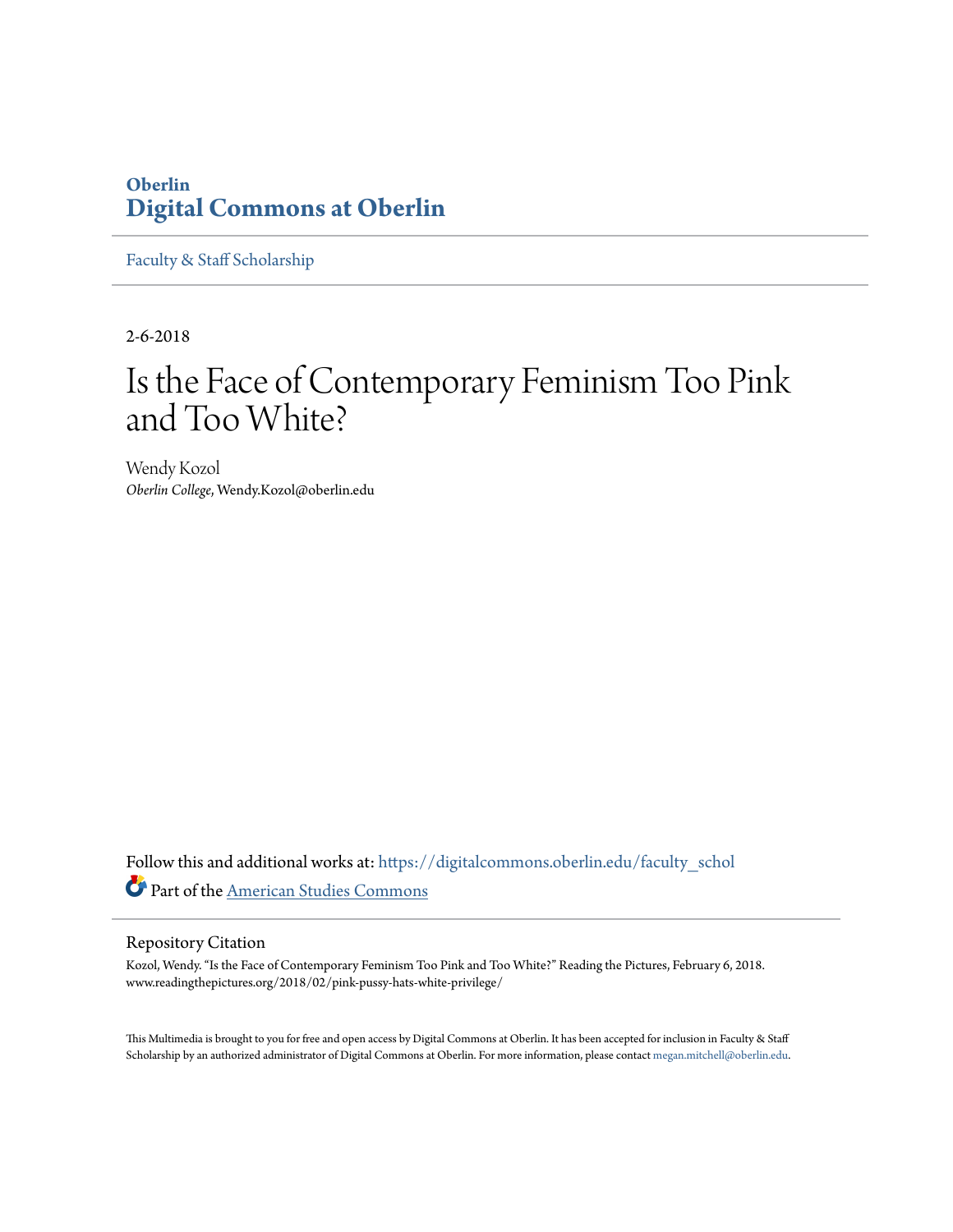**February 6, 2018**

## **Is the Face of Contemporary Feminism Still Too Pink and White?**



A year ago, I joined other commentators in criticizing the sea of pink hats that pervaded the visual optics of women's marches in Washington, D.C. and around the world. Pink pussy hats, we argued, hail a universal view of gender that overlooks the lengthy history of racial inequalities within the mainstream feminist movement.

This year, pink hats again dominated the visual landscape of gender-focused protests. Photographs of anniversary marches feature crowds of pink-hatted protesters, as in the picture above from the January 21 Las Vegas rally. Mostly older, white attendees fill the frame, their pink hats echoing far back into the crowd. Is this the face of contemporary feminism?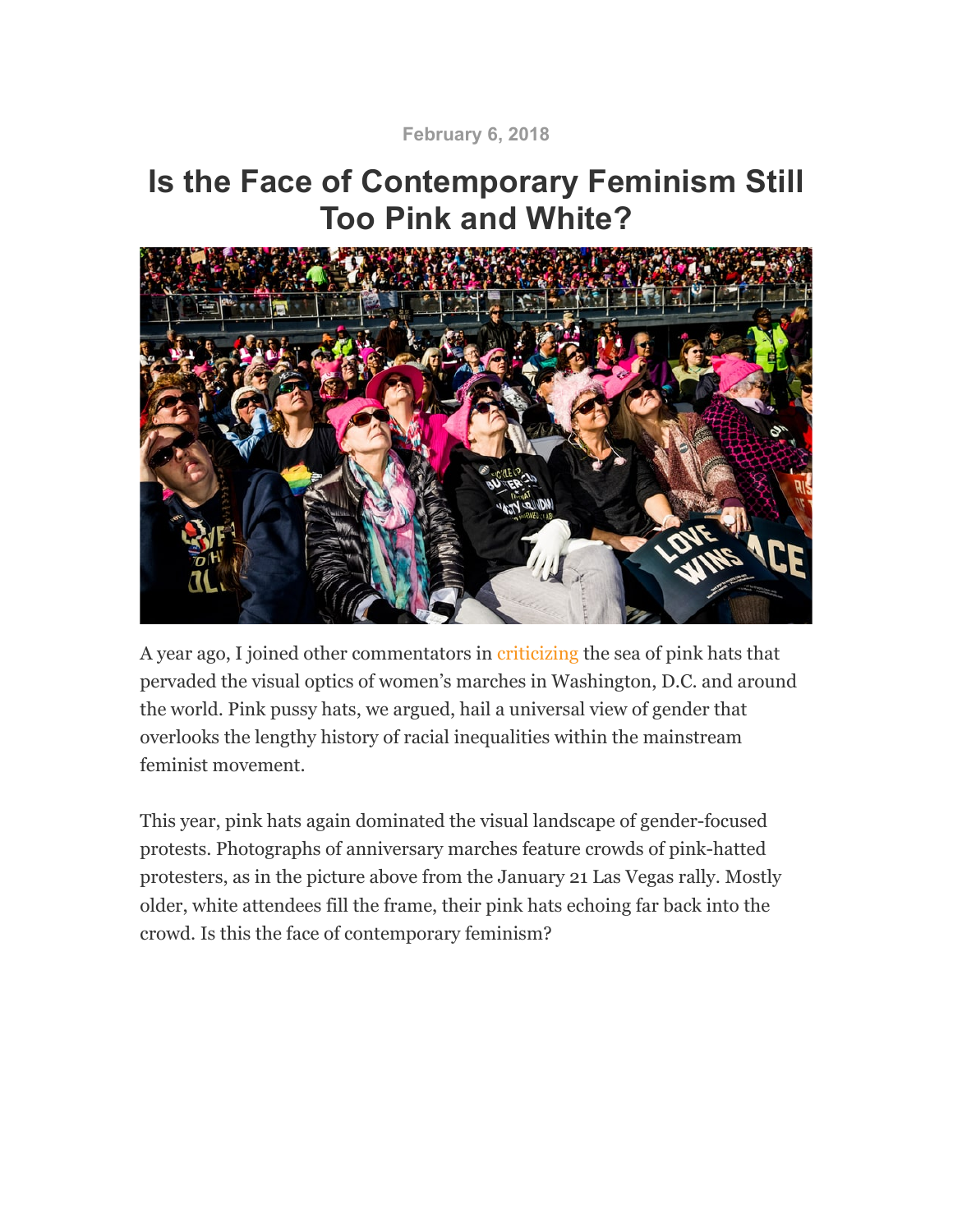

Reclaiming symbols of hatred or inequality has often been an effective strategy to fight oppression. Think of ACT-UP's famous Silence=Death poster from the 1980s. To protest the failure of the Reagan administration to fund AIDS research, the activist group reclaimed the inverted pink triangle that the Nazis forced male homosexual prisoners to wear. Yet, acts of reclamation rarely operate seamlessly. We have only to think of the heated discussions about the n-word, queer or crip, words that for some signal empowerment while for others reignite painful memories.



The pink pussy hat likewise carries competing, even contradictory, meanings. For many, "pussy" is an empowering refusal of this misogynist reference to women's genitals. Unaddressed normative connotations associated with pink, however, haunt this symbol. Associations between binary colors and genders emerged in the early 20<sup>th</sup> century but clothing designers and toy manufacturers didn't settle on pink for girls and blue for boys until after WWII.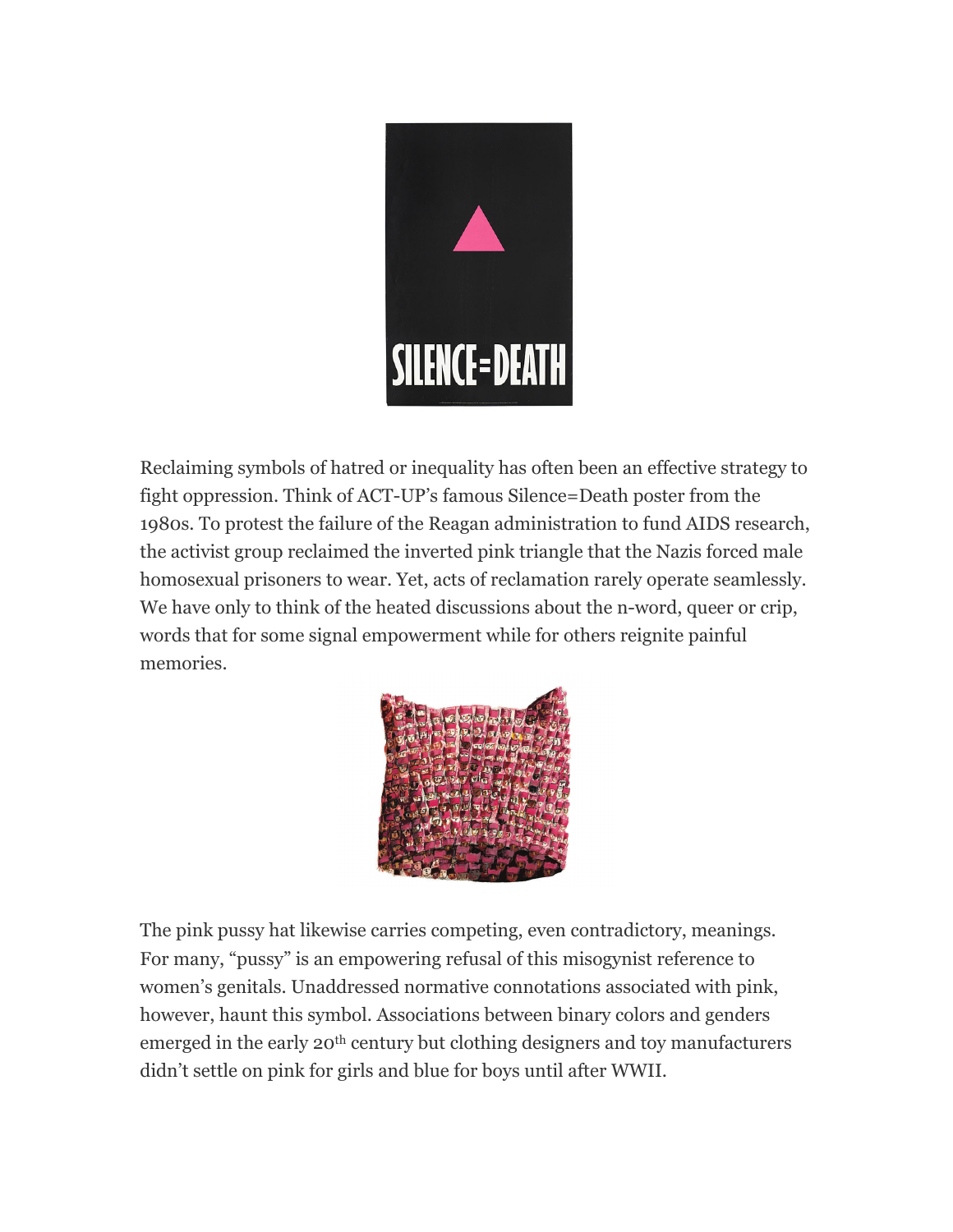Popularized most famously by Disney and Mattel, pink is now the preferred color for princesses, fairies and other idealized figures of femininity. As critics point out, racism, ableism and gender normativity shape and constrain this idealized figure – after all, most pink-wearing princesses are conventionally beautiful, female and blonde.



In response to criticisms about the gender normativity and white privilege that plagued last year's Washington, D.C. march, organizers held this year's first anniversary rally in Las Vegas. Long a staunchly Republican stronghold, the growing demographic diversity has turned the state purple, making it an apt locale for the optics of inclusiveness.

Social media and news images celebrated the generational, racial, and gender diversity of women who attended the rally and who spoke from the podium (many of whom demanded better accountability and support from white protesters). This photo featured four organizers looking toward the stage where, unseen to the viewer, Congresswoman Maxine Waters addresses the crowd.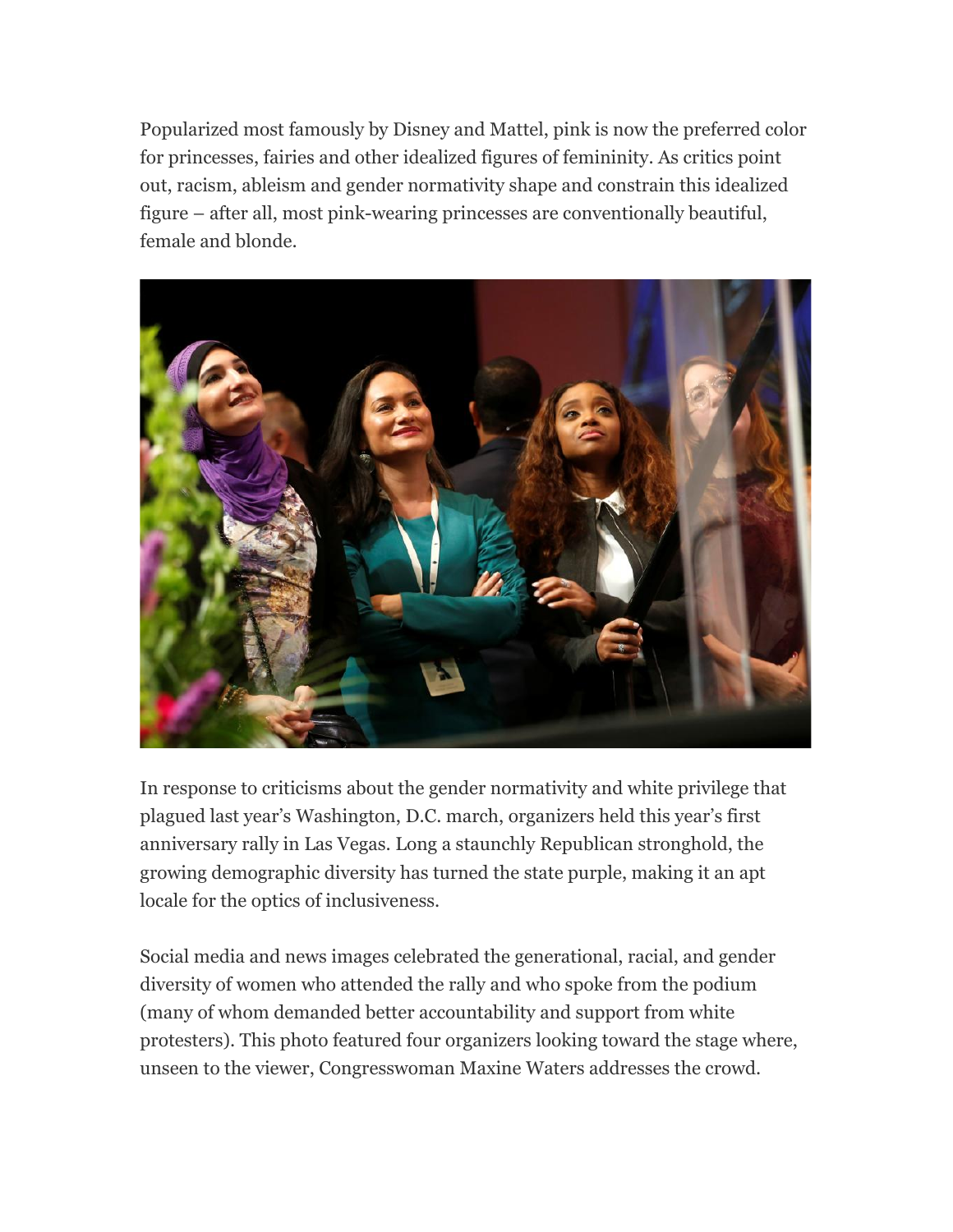Focusing on the organizers rather than the celebrity speaker calls attention to changes in leadership. The embodiment of diversity, the faces of these leaders convey their pride and sense of accomplishment. Taken from below, the viewer gazes up at the women, as if to suggest that they are feminism's future.



Last year, organizers of the National Women's March also activated historically fraught relations between sex workers and mainstream feminists when they stated that they "stand in solidarity with all those exploited for sex and labor." (Those statements were subsequently amended in response to vocal opposition). Shamed, perhaps, by the existence of 21 legal brothels in Nevada, this year a group of 36 sex workers appeared onstage. The brilliant blue sky in this picture highlights several of them cheering or shouting while holding signs proclaiming their human rights. Similar to the photo of the organizers, the view from below accentuates their empowered stances. While marches may not often result in direct political action, as some critics charge, pictures like these envision the value in collective protest for women from marginalized communities.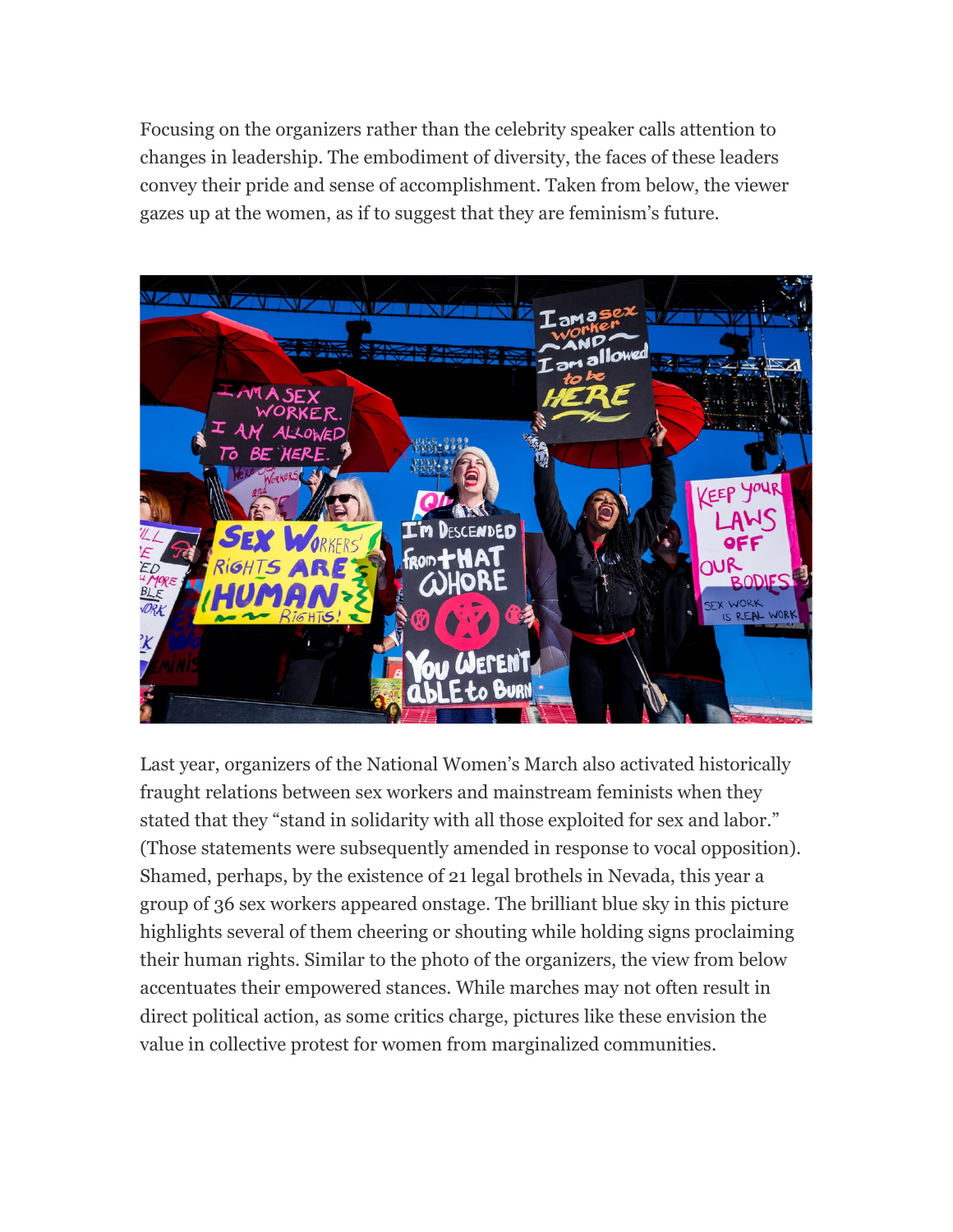Despite the inclusiveness on stage and the visual diversity promoted in news media and blogs, how much of a shift has actually occurred in the mainstream feminist movement?

In scanning hundreds of pictures from protests around the globe, the brilliance of the pink hats scattered throughout the crowd remains the dominant theme. Clearly, for many, pink stands for a shared commitment to gender equality, a commitment that has been effective in generating renewed activism in the Trump era. But, herein lies the dilemma — how to reclaim a symbol so burdened by its own history of racial, gender and able-bodied normativity?



This portrait of a young girl of color at the Las Vegas march suggests another strategy to reclaim meaning. She stands in profile, isolated from the crowd, as she looks solemnly into the distance. Potentially a representative of feminism's next generation, she wears a pink and purple jacket and hat while a blurred orange, yellow and blue flag attached to her jacket flies behind. Combining protest symbols is one way to complicate the generalized connotations of pink. However, the history of white privilege is not readily

shaken off, not for a young girl looking out at a world that remains racially